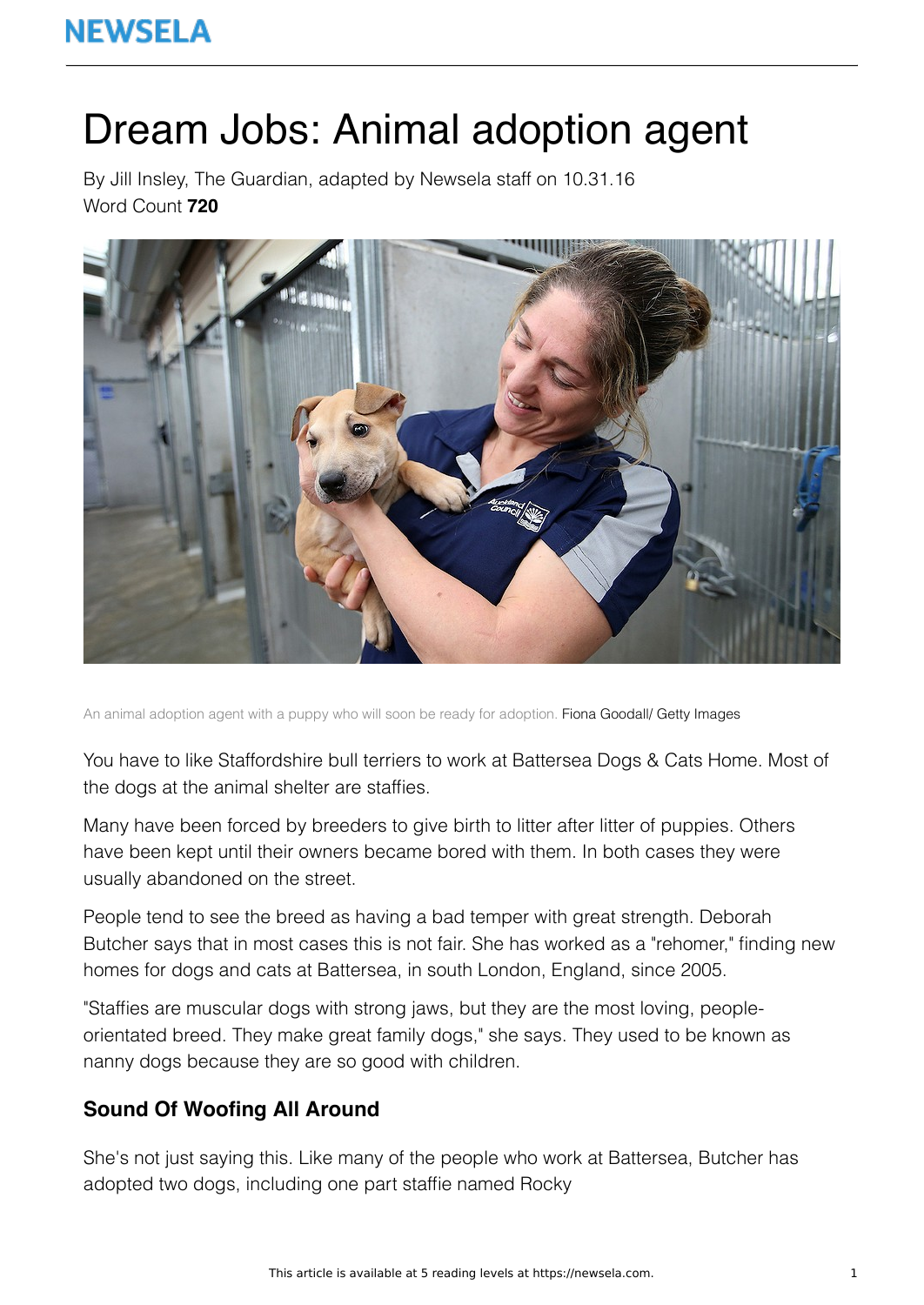Battersea has three centers with about 350 full-time staff and 400 volunteers. At any one time they have 200 cats and 600 dogs. Thanks to people such as Butcher, few stay in there for more than four weeks. None of the animals are put to sleep unless they are very sick or have a bad temperament.

The shelter was started almost exactly 150 years ago. Battersea has a happy buzz about it, and everywhere you hear the sound of woofing in the background.

Nevertheless, I have a lump in my throat when Butcher shows me around the kennels. The dogs come up to their gates to be fussed over, and some cry as you walk past.

## **Less Activity In Cat Area**

The cats are calmer. Each cat has a cozy basket, toys and a clean litter box. Some meow for attention, but most are content to sit and watch.

I fall for Emile, a stunning ginger who is about 10 months old. He's a bit shy, but is soon popping out of his basket to be stroked and purring like a train. Could my three cats at home handle a new friend, I wonder?

Butcher hands over a Bichon Frise to a visiting mother and son.

The Newcomes had expressed a particular interest in finding a Bichon Frise. Through Battersea's computer system, Butcher has tracked down Kuma, a 4-year-old dog whose owners were moving.

#### **"Ah, There You Are"**

When Butcher brings in Kuma, the mother breaks into a huge smile. "Ah, there you are," she says, as if greeting someone she has known all her life.

Kuma's new owners plan to feed him steak and chicken, and he will have a big backyard to run around in. Lucky dog.

So what qualifications do you need to be a rehomer? "I had my first dog when I was about 8, and have always had a dog since then," Butcher says. "But Battersea trained me completely. A lot of this job is dealing with people. You have to have good communication skills and must stay calm."

#### **Lucky Day For "Bear"**

Next, Butcher interviews Nicole, a woman with two cats who would like a dog.

Bear, a black German shepherd, lives up to his name. He is huge, calm, sad-looking and affectionate. He is also smart, making a beeline for Nicole, sitting almost immediately at her feet.

Nicole asks if she can think about it overnight, but you just know she will be back.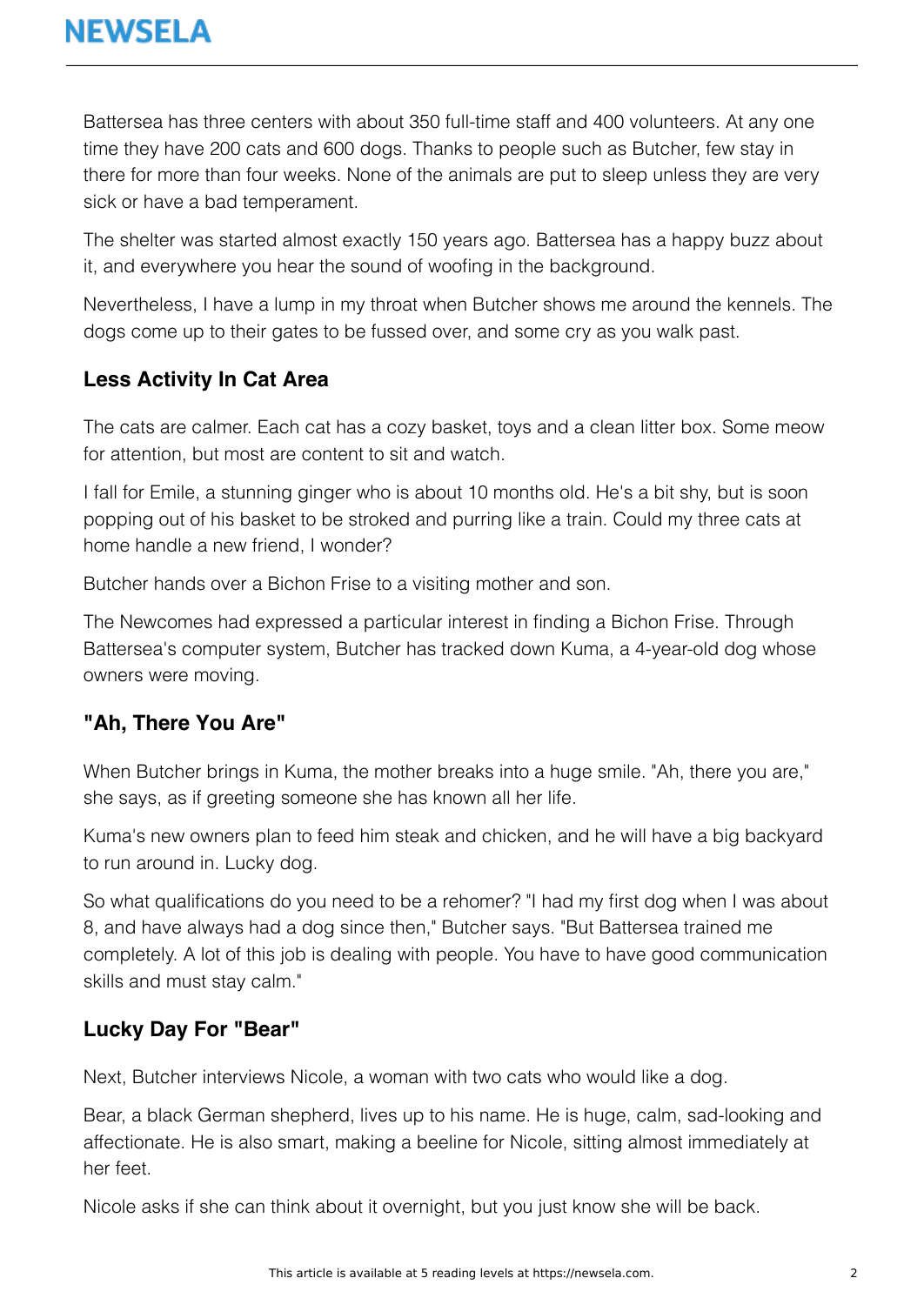The next day, sure enough, a "rehomed" sticker has been placed over Bear's picture.

#### **Job Stats**

**Salary:** A full-time rehomer makes about £16,645 to £20,806 (\$20,300 to \$25,400).

**Hours:** Full-timers work from 8 a.m. to 5 p.m., five days a week, including some weekends. Butcher works 10:30 a.m. to 5 p.m., three weekends out of five. She also works some hours during the week.

**Work/life balance:** It can be very hard emotionally. Rehomers work long hours and the salary is not high, but no one does this for the money. An extra is that you can take your dog to work with you.

**Best thing:** "Getting the dogs rehomed and seeing people so happy when they take their new pet home."

**Worst thing:** "When you get attached to an animal" and it is put to sleep.